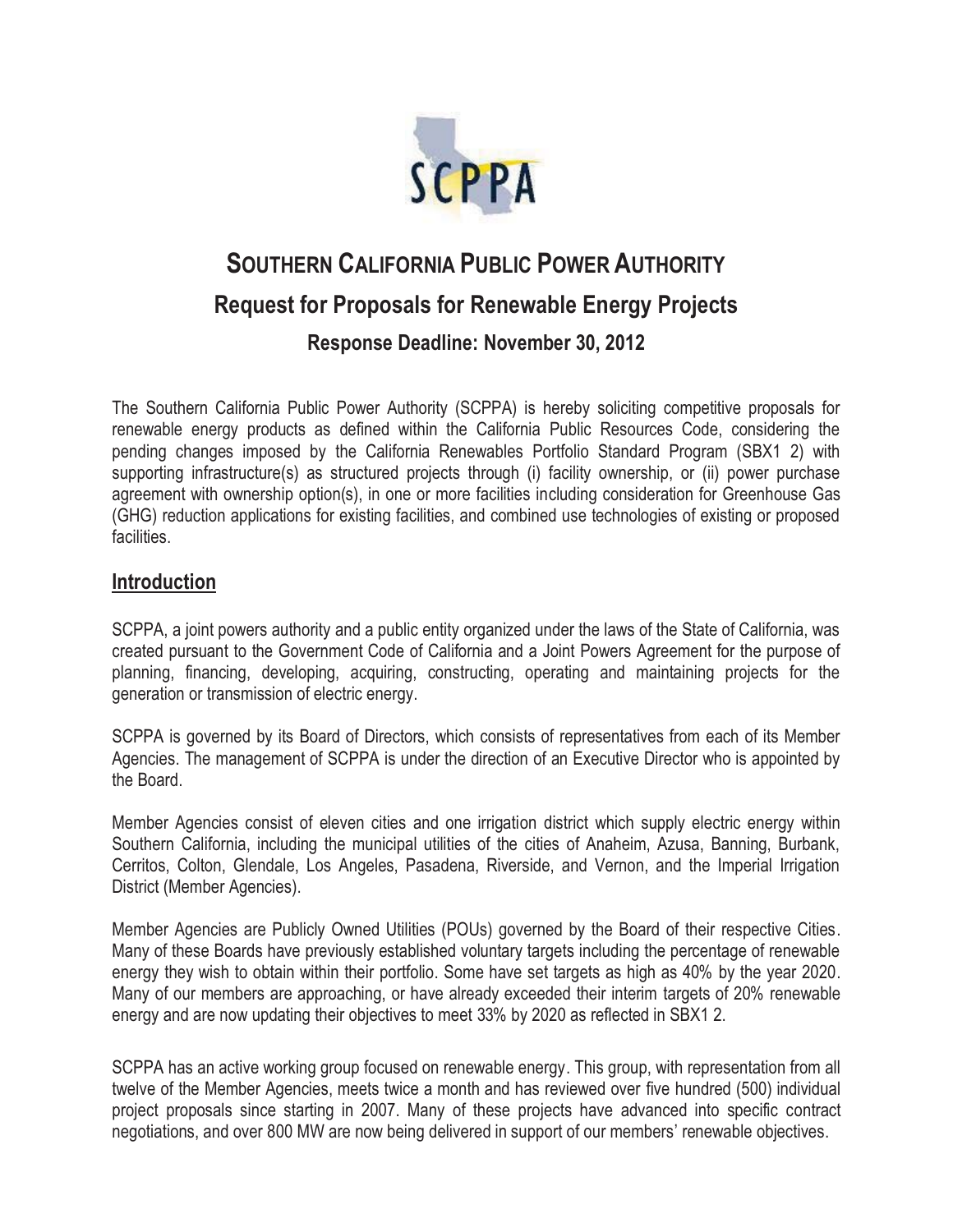### **Equity Participation**

SCPPA is well positioned to facilitate the joint ownership of renewable power projects for the benefit of its Member Agencies. SCPPA would like to hold an undivided equity interest in the facility and sell 100% of the output to the interested Member Agencies at cost. SCPPA will also consider Power Purchase Agreements (PPAs), which may include an option to purchase the project during the term of the agreement.

#### **Thresholds for Consideration**

SCPPA continues to seek cost effective resources to support our members' Renewable Portfolio Standard (RPS) objectives. This RFP seeks to find a combination of projects able to deliver approximately 2,000 GWh per year beginning in 2014 and an additional combination of projects able to deliver another 3,000 GWh per year beginning in 2017, for a total addition of approximately 5,000 GWh per year by 2020.

Based on our experience, SCPPA has set the following maximum thresholds to assist in defining projects that may fit into our members' portfolios:

- 1. Wind, or any projects with an expected Capacity Factor less than 50%, should start at less than sixty dollars per MWh (\$60/MWh);
- 2. Baseload technologies, including Geothermal, Biomass, Biogas, or any projects which deliver at a substantially consistent level for 24 hours per day, should start at less than one hundred dollars per MWh (\$100/MWh); and
- 3. Solar technologies, including those with storage capability, should start at less than one hundred and ten dollars per MWh (\$110/MWh).

All starting prices shall be available at the Point(s) of Delivery defined by Respondents, starting at the time of Commercial Operational Date (COD), expressed in nominal dollars (i.e., the year of COD), with a maximum escalation of 1.5% per year thereafter.

These price thresholds reflect the interest of our members in obtaining cost effective renewable technologies that meet their portfolio objectives. POUs are very sensitive to price, because they must passthrough the entire costs of renewable energy to their end use customers. Respondents should be aware that, while each project is evaluated on its own merits, SCPPA is presently negotiating contracts below these price thresholds.

Respondents are highly encouraged to consider these pricing thresholds prior to submittal.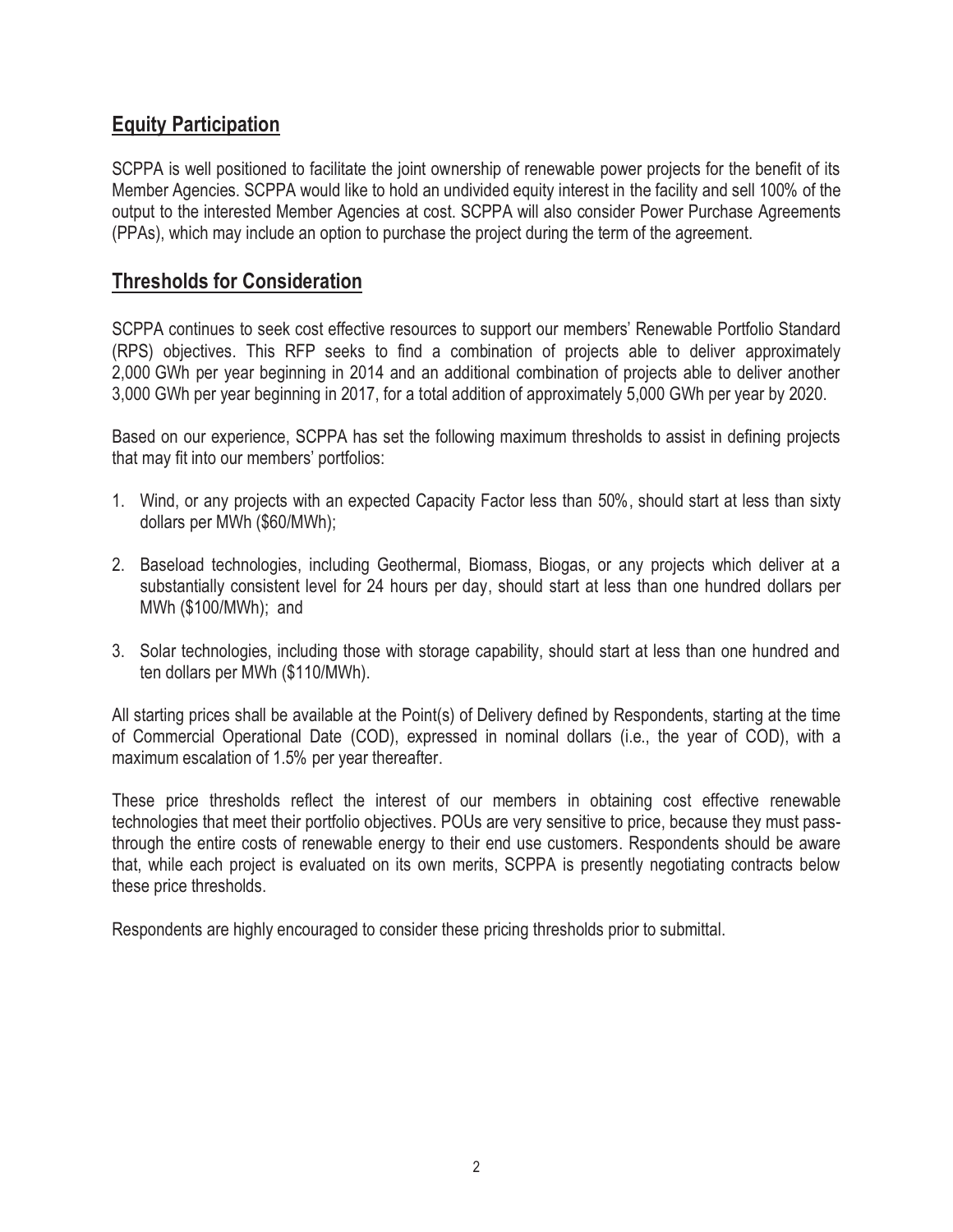#### **Proposal Submission Delivery Requirements**

One (1) hard copy of your response, including a Transmittal Letter of authentic offer with wet-ink authority signature, and any supporting documentation may be delivered at any time during normal business hours prior to the end of business day (4:00 p.m. Pacific Prevailing Time) on November 30, 2012, to:

> Southern California Public Power Authority Attention: Kelly Nguyen 1160 Nicole Court Glendora, California 91740

Note: an addendum will be posted in approximately April 2012 with a new delivery address.

One electronic copy of your proposal must also be delivered, on CD or USB flash-drive to the above address, or e-mailed to knguyen@scppa.org.

Clarification questions may be addressed to Kelly Nguyen, Director of Energy Systems, at knguyen@scppa.org, (626) 793-9364.

SCPPA members will not entertain speculative or research proposals, but seek tangible and timely opportunities to increase their generation portfolios with renewable technologies.

Respondents who have previously submitted projects for consideration may deliver updates or revisions with appropriate reference to the prior submittal and clearly identified proposed changes, and under a new Transmittal Letter.

New projects by a prior Respondent may make reference to prior submittals for any required elements that have not changed (such as experience) rather than resubmitting boilerplate information.

No contact shall be made with the Board of Directors, Committee Members, or SCPPA Member Agencies concerning this Request for Proposals.

All information received by SCPPA in response to this Request for Proposals is subject to the California Public Records Act and all submissions may be subject to review in the event of an audit.

#### **Proposal Submission Required Elements**

**1. Transmittal Letter:** Provide a brief statement of the Respondent's understanding of the work to be done and commitment to perform the work as scheduled, including a summary of any exceptions taken to the RFP requirements, statement of work, specifications, and reference to any proposed contractual terms and conditions required by the Respondent. An officer authorized to bind must sign the proposal on behalf of the Respondent and must include the following declarations on the Transmittal Letter:

> *"This proposal is genuine, and not sham or collusive, nor made in the interest or in behalf of any person not herein named; the respondent has not directly or indirectly induced or solicited any other respondent to put in a sham bid, or any other person, firm or corporation to refrain from submitting a proposal; and the respondent has not in any manner sought by collusion to secure for themselves an advantage over any other respondent."*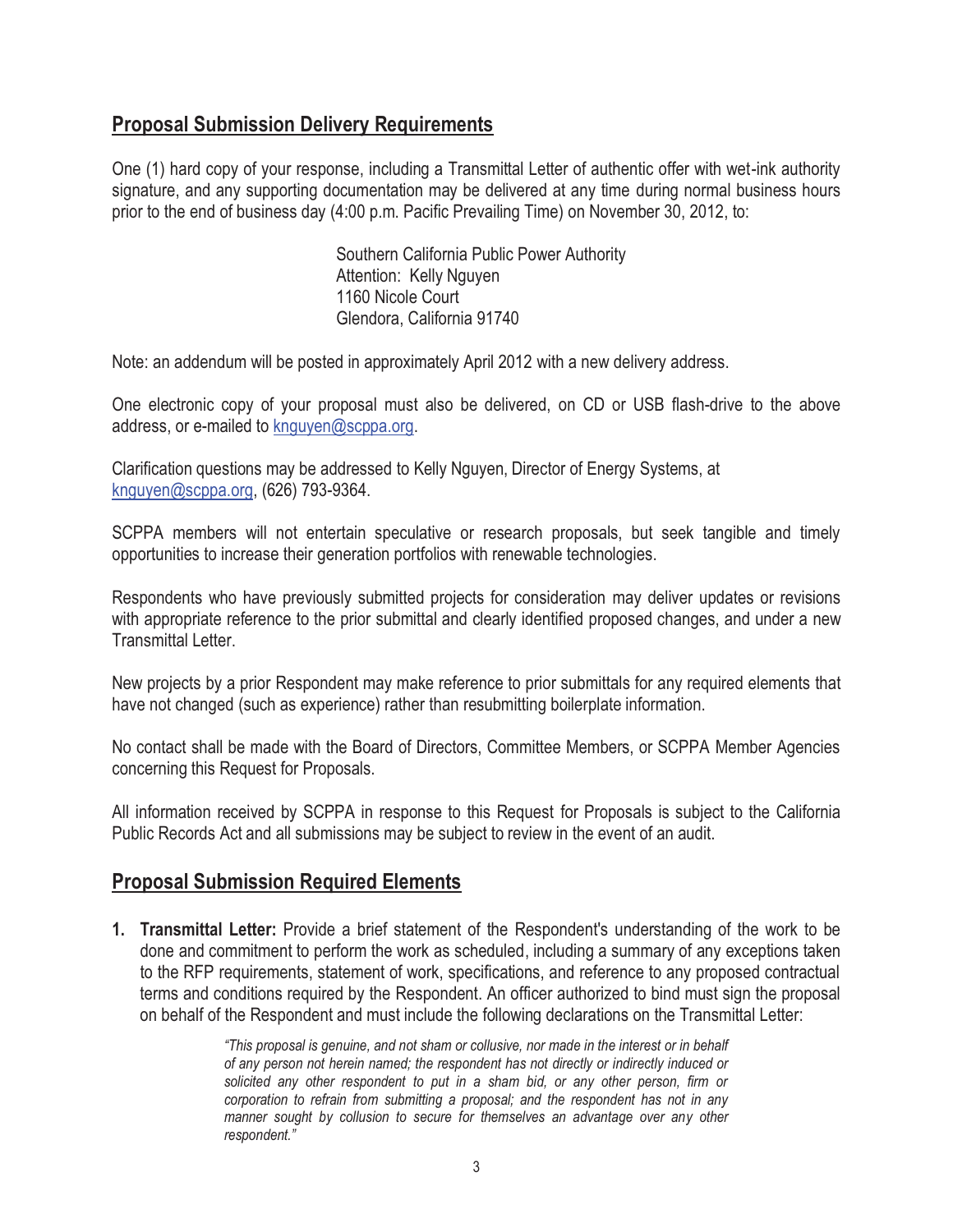- **2. Applicant Information:** Provide the legal name of the company or entity making the proposal, the legal structure or form of the entity (e.g., Corporation, or LLC), physical address, e-mail address, telephone, name and titles of individuals authorized to represent the Respondent.
- **3. Renewable Category:** Clearly identify the proposal as one or more of the following eligible renewable energy resource electricity products:
	- a. Wind, including all air-flow technologies involving a turbine of any type
	- b. Geothermal, including all temperature gradient technologies
	- c. Biomass, including dedicated waste feedstock or energy crops
	- d. Biogas, including landfill, digester gases and gas conversion or gasification technologies where the conversion to electricity occurs on the same premises as the source of fuel
	- e. BioGas only: refer to SCPPA's RFP on BioGas for delivery of pipeline quality fuel through existing infrastructures to be used at SCPPA's conventional generation plants: http://www.scppa.org/Downloads/RFP/RFPforBiogas062310.pdf
	- f. Hydro, including all mass-in-motion technologies involving fluids
	- g. Solar, including all photo-voltaic and photo-optic technologies where light is directly converted to electricity
	- h. Solar Thermal, including all concentration technologies where a heat transfer medium is used to generate electricity
	- i. Municipal Solid Waste (MSW) or Waste to Energy technologies that can demonstrate the absence of incineration and are able to obtain certification as a Renewable Resource by the California Energy Commission
	- j. Permanent Load Shifting (PLS) as outlined within the CALMAC Report: http://storagealliance.org/resources/PLS\_Final\_Report\_With\_Appendices.pdf, including energy storage and permanent load-shifting technologies, however, with a total round-trip efficiency greater than ninety five percent (95%)
	- k. Greenhouse Gas (GHG) mitigation measures, including reduction or capture and sequestration technologies
	- l. Alternative Use, including supplemental processes to existing operations
	- m. Environmental attributes not bundled with energy
- **4. Project Details:** Clearly identify the proposed project, including the following information:
	- a. **Project Description:** Project name and location, and phases if applicable.
	- b. **Contract Quantity:** In MW and GWh/year, and by project phase if applicable, including nameplate rating and proposed amount of energy to be delivered.
	- c. **Cost of Energy:** Expressed in nominal dollars (as of the year of COD) in \$/MWh, and itemized by cost components if applicable; the Cost of Energy will start on the Commercial Operation Date (COD) with a maximum fixed escalation of one and one half percent (1.5%) per year.
	- d. **Levelized Cost of Energy:** Expressed in nominal dollar value (as of the year of COD) in \$/MWh, with no escalation thereafter.
	- e. **Energy Availability:** Maximum and minimum monthly capacity factors, seasonal shapes, reliability indices, dispatch-ability (by unit or phase if applicable) and scheduling requirements/limitations, if any; any rights for SCPPA to perform full or partial dispatch.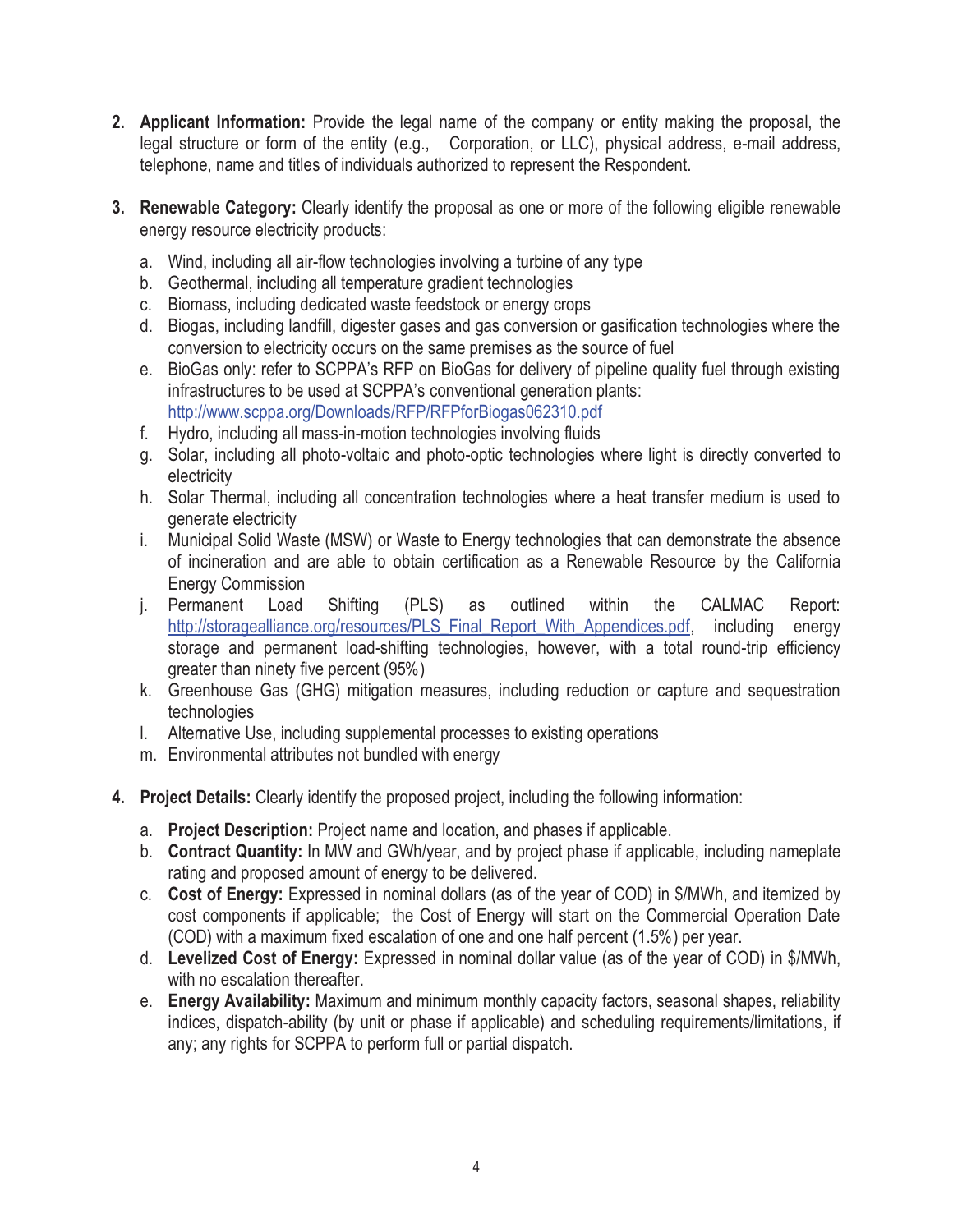- f. **Point of Delivery (POD):** Cost of transmission to a delivery point shall be included in the Cost of Energy to one of the following locations:
	- i) Marketplace, NV
	- ii) Westwing, AZ
	- iii) Big Eddy (NOB), OR
	- iv) Barren Ridge, CA
	- v) Intermountain Power Project Station, UT
	- vi) ISO SP15, CA

This listing represents locations where Member Agencies may have existing capacity rights. Other delivery points may be identified by Respondents on the condition that any and all associated costs of transmission and ancillary services are included. Note: Project evaluations will include the ultimate cost of delivery to the customers of SCPPA Members within Southern California.

- g. **Environmental Attributes:** Ensure that SCPPA shall receive any and all environmental attributes associated with the generating facility and the energy output, including but not limited to renewable energy credits and air emission credits or offsets (i.e., Greenhouse Gas Credits, at the location of source and for the gross output of the plant or otherwise credited).
- h. **Combustion:** For any proposals that involve combustion technologies, provide details on the forecasted emissions, emissions controls, and compliance with applicable emissions regulations.
- i. **Category of Environmental Attributes:** Indicate which Portfolio Content Category (PCC or "RPS Bucket") under the California Public Resources Code (CPRC) the project would be eligible, and how the project would comply with the CPRC and any additional interpretation of statute by the California Energy Commission.
- j. **Capacity Rights:** Ensure that SCPPA shall receive any and all capacity rights associated with the energy.
	- i) Identify any energy and/or associated capacity to be provided to parties other than SCPPA.
	- ii) Identify any project dependent facilities that require shared use or third party access rights, such as intermediate distribution infrastructure, control rooms, or other intermingled facilities. Describe any controls or provisions to assure the continuation of the described capacity, e.g., for wind projects any adjacent or future projects encroaching on turbine spacing or airflow; for hydro projects any limitations or regulations on water flow, diversion or lake level maintenance requirements; and other potential impacts on the proposed project.
- k. **Ownership:** Describe the proposed ownership and operation structure (e.g., 100% SCPPA-owned turnkey, corporation, general partnership, limited partnership)
	- i) In the case of an offer of ownership to SCPPA, a purchase price at Commercial Operation Date (COD) shall be specified (and expressed as  $\frac{1}{2}$ /kW) along with an estimate of all recurring owner costs, including but not limited to operation and maintenance costs, taxes, lease payments, royalties, and insurance.
	- ii) Offers of Purchase Power Agreements (PPAs) with purchase options shall include (a) a delivered energy price, in \$/MWh, for the energy, environmental attributes and capacity (as Cost of Energy within Section 4.c.), (b) an early buyout price or detailed formula to calculate such a buyout price; and (c) conditions for buyout, such as expiration of tax credits or other project events, where a purchase option would naturally occur.
	- iii) For PPAs, terms up to the life of the facility will be considered.
- l. **Project Plan to Commercial Operation Date:** Identify the proposed commercial operation date with a satisfactory major milestone schedule that includes at least the following:
	- i) Proposed schedule for obtaining and developing site access and control through executed leases, fee purchases, approvals, or other means.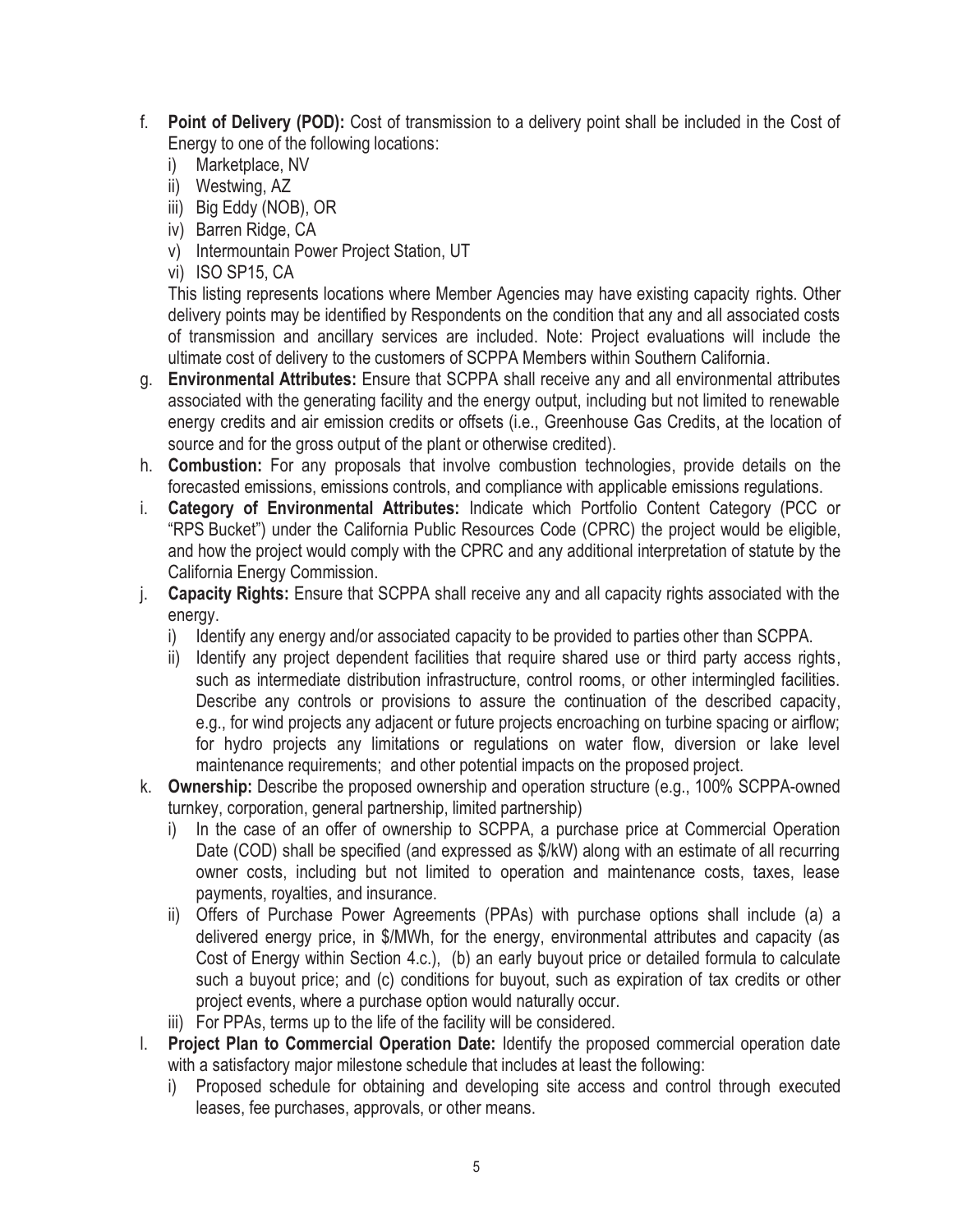- ii) Details of any prior or existing settlements made for environmental mitigation and clearly identified post-construction or pass-forward mitigation obligations that would be forwarded to SCPPA in the event a contract was executed (e.g., reserve or offset land for environmental habitat or reconstruction).
- iii) Proposed schedule for obtaining construction and operational permits and licenses, and construction financing.
- iv) Proposed construction schedule, including major equipment purchasing, anticipated Factory Acceptance Testing of major components, Site Tests, commencement of test-energy and Commercial Operation Date (COD).
- v) For projects or operations requiring water or make-up water, description of the supply requirements and provisions for supply.
- vi) Proposed schedule or application status to acquire necessary transmission and interconnection service.
- vii) Description of whether and to what extent any environmental studies have been carried out with respect to the proposed project and how compliance with the California Environmental Quality Act (CEQA) might be effectuated, including, if the Project is located outside California, how Title 14 Section 15277 of the California Administrative Code is addressed by the project.
- **5. Experience:** Respondent will clearly identify project participants and management team including those responsible for design, construction, permitting, operations and maintenance.
	- a. Describe your firm's organizational structure, management qualifications, and other contract related qualifications, including number of years the firm has been in business.
	- b. Specify key employees and describe their experience with the development, construction, finance closing, commercial operation, and maintenance of similar projects as proposed by Respondent in response to this RFP.
	- c. Provide current financial statements of all entities involved as Project participants or as part of management team. This shall include items such as audited financial statements (not more than twelve months old) annual reports, FERC Form 1, and any other applicable financial information. If none of the above are available, Respondent shall provide verifiable financial statements for the past three (3) years if available, and Respondent's Dunn & Bradstreet identification number, where available.
	- d. Provide a commitment statement for the retention and use of key employees as proposed, their availability to initiate and sustain the proposal, as well as planned supplemental employees if key employees are not available to assure project delivery.
	- e. Indicate any and all pending litigation that could affect the viability of Respondent's proposal or Respondent's financial stability.
	- f. Identify existing projects in commercial operation that Respondent has developed and/or operates. Provide a list of references for similar projects completed, including a contact person, phone number and address.
	- g. State whether Respondent will use subcontractors to perform services pursuant to the contract. Should the use of subcontractors be included, Respondent shall provide the same assurances of competence for the subcontractor, plus the demonstrated ability to manage and supervise the subcontracted work. Subcontractors shall not be allowed to further subcontract with others for work on this program. The provisions of this contract shall apply to all subcontractors in the same manner as to the Respondent.
	- h. Describe the project/generation technology and technical resource data, including any studies or reports regarding the resource.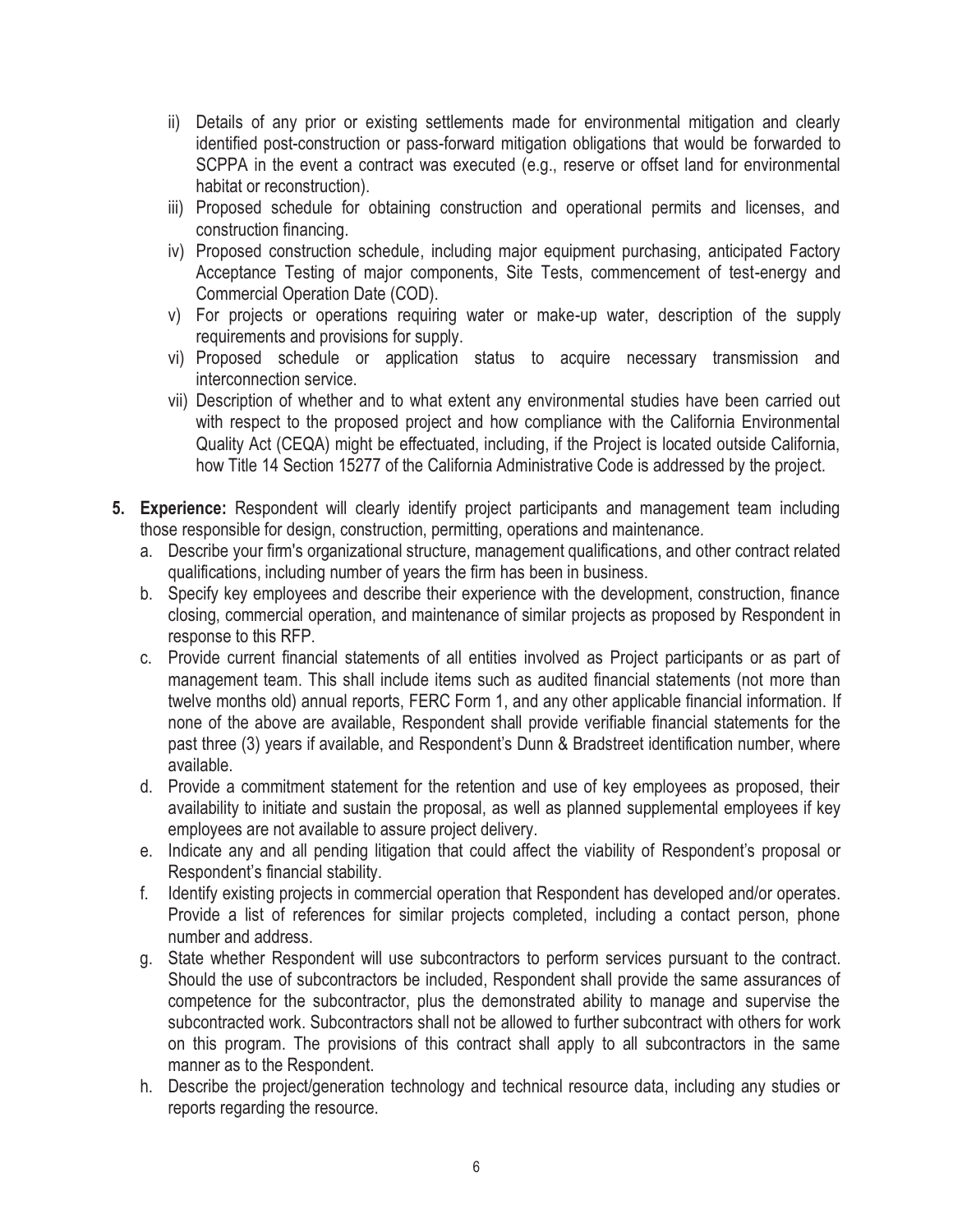## **Proposal Terms and Conditions**

- 1. SCPPA desires to enter exclusive negotiations with the respondent once selected as may be defined through a signed Letter of Intent (LOI) and defined term.
- 2. SCPPA shall determine at its sole discretion the value of any and/or all proposals including price and non-price attributes.
- 3. Proposals may be subdivided or combined with other proposals, at SCPPA's sole discretion.
- 4. SCPPA shall perform an initial screening evaluation to identify and eliminate any proposals that are not responsive to the RFP, do not meet the minimum requirements set forth in the RFP, are clearly not economically competitive with other proposals, or are submitted by Respondents that lack appropriate creditworthiness, sufficient financial resources, or qualifications to provide dependable and reliable services.
- 5. SCPPA may entertain or eliminate proposals immediately upon receipt or at any future time if not clearly defined in the proposal as the end of the period of offer.
- 6. SCPPA reserves the right, without qualification and in its sole discretion, to accept or reject any or all proposals for any reason without explanation to the Respondent, and to make the award to that Respondent, who, in the opinion of SCPPA, will provide the most value to SCPPA and its Member Agencies.
- 7. SCPPA may decline to enter into a power purchase arrangement or any other agreement or contract with any Respondent, terminate negotiations with any Respondent, and may abandon the RFP process in its entirety.
- 8. SCPPA reserves the right to make an award to an offer with higher than lowest price offered, or the proposal evidencing the greatest technical ability or other measure, if SCPPA determines that to do so would result in the greatest value to SCPPA and its Member Agencies.
- 9. Those Respondents who submit proposals agree to do so without legal recourse against SCPPA, its members, and their directors, officers, employees and agents for rejection of their proposal(s) or for failure to execute or act on their proposal for any reason.
- 10. SCPPA shall not be liable to any Respondent or party in law or equity for any reason whatsoever for any acts or omissions arising out of or in connection with this RFP.
- 11. Respondent shall be liable for all its costs and SCPPA shall not be responsible for any Respondent's costs incurred to prepare, submit, or negotiate its proposal, a contract or for any other activity related thereto.
- 12. SCPPA may require certain performance assurances from Respondents prior to entering into detailed negotiations for a proposed project. Such assurances may include requiring the Respondent to post a performance bond.
- 13. Either SCPPA collectively or Member Agencies individually may respond to, or enter into negotiations for, a purchase in response to this RFP. SCPPA is not responsible or liable for individual Member Agency interactions with the Respondent which are outside the Terms and Conditions of this RFP.